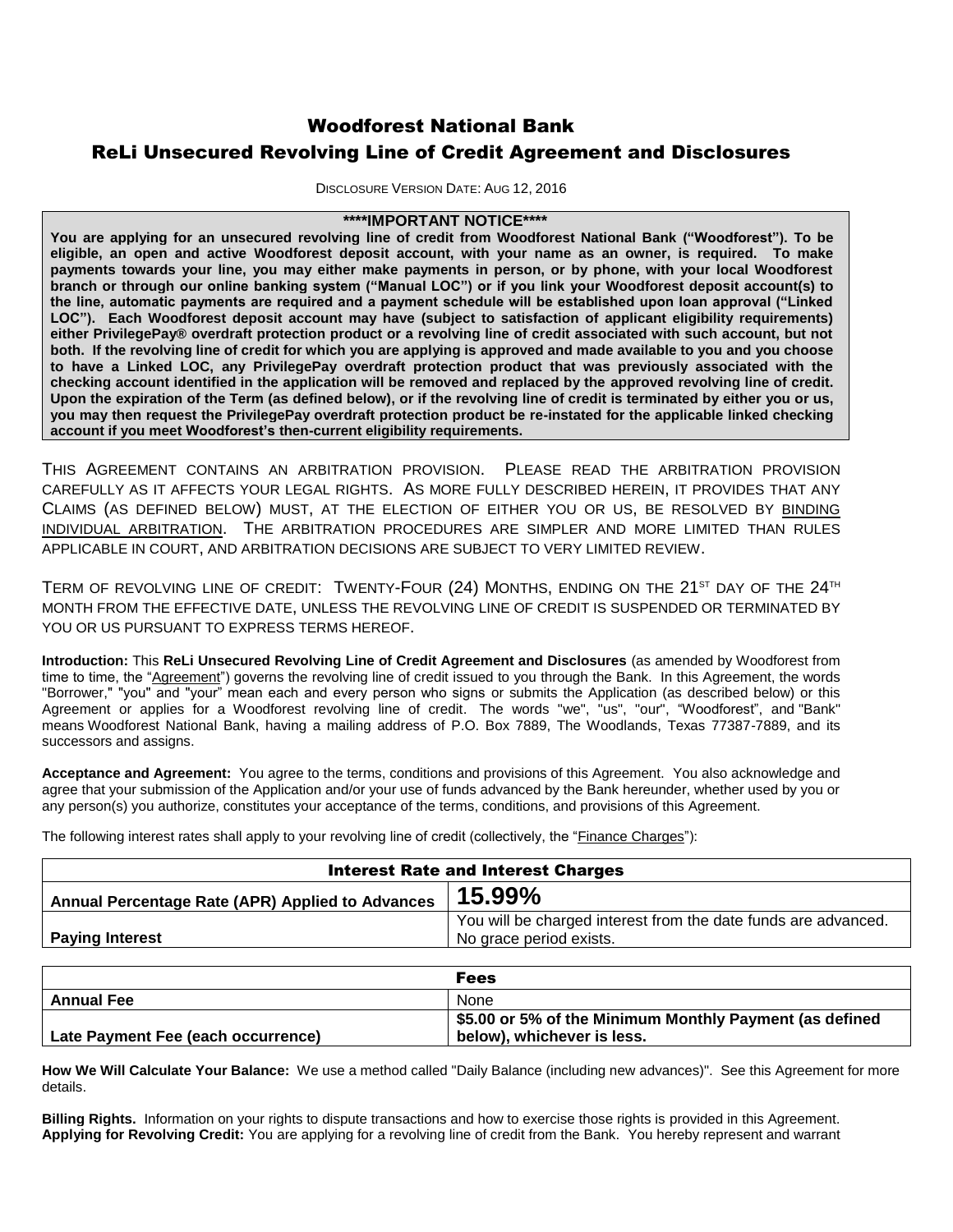to the Bank that the information provided in the Application and Agreement are true, complete and correct and contain no material omissions. The Bank, and/or any other Woodforest business, may rely on this information. You authorize the Bank to obtain a consumer/credit report that we will use when considering your application for credit. You additionally authorize us to obtain credit reports and any other information about you in connection with 1) extensions of credit on your account; 2) the administration, review or collection of your account; and 3) offering you enhanced or additional products and services. If you ask, we will tell you the name and address of the credit bureau from which we obtained a report about you. Your Application will be processed by the Bank and shall remain the Bank's exclusive property.

If your Application is approved, the credit amount made available to you will be based on a review of the information you provide in the Application and your consumer/credit report; it may also include other information we may have bearing on your creditworthiness and will be advanced and repaid according to the rules set out in this Agreement. If we elect to extend credit to you pursuant to this Application and Agreement, you acknowledge that we reserve the right throughout the Term (as defined below) of this Agreement, subject to applicable law, to increase or reduce the amount of any credit we make available to you based upon any change in circumstances affecting, or potentially affecting, your creditworthiness and/or ability to repay or our ability to collect from you. You further acknowledge that we may, subject to applicable law, reduce the amount of any credit we make available to you at any time and for any or no reason including, without limitation, if you cease to maintain an active depository account relationship, in good standing, with the Bank. You should clearly indicate on your Application, and your approval letter shall reflect, whether you selected a Manual LOC or a Linked LOC.

You agree to draw upon the revolving line of credit only to the limit made available to you; provided, that if you exceed the limit of revolving credit made available to you, you shall nonetheless remain liable for the amount of such excess. Further, you acknowledge that you remain liable for disbursements even if your linked account is subject to withdrawals by another person who is not a party to this Agreement

**Manual LOC:** Advances on the revolving line of credit must be requested either in person, or by phone, at your local Woodforest branch or through Woodforest's online banking system.

#### **Linked LOC:**

**Designated Accounts:** If you elect a Linked LOC, pursuant to this Application and Agreement, your completed *ReLi Unsecured Revolving Line of Credit Application* (the "Application," which is incorporated herein by reference for all purposes) can identify up to three (3) Woodforest deposit accounts, of which you are a named owner, to which you desire your revolving credit to be linked ("Designated Accounts"). If you choose to have a Linked LOC, you are required to select a Primary Account on your Application, which will be funded first from the Linked LOC, and subsequent priority of any additional deposit accounts for advances. It is important to note that not all deposit accounts are eligible to be a Linked LOC. Any Borrower on the Linked LOC, may request a change in the order of advances to Designated Accounts by making a written request with your local Woodforest branch representative.

#### **IMPORTANT LIMITATIONS ON AVAILABILITY OF REVOLVING LINE OF CREDIT:**

- 1. EFFECT OF REVOLVING LINE OF CREDIT ON PRIVILEGEPAY® OVERDRAFT PROTECTION PRODUCT: You are applying for a revolving line of credit from the Bank that may be associated with Designated Accounts and thereby be a Linked LOC as defined herein. Each Woodforest checking account may have (subject to satisfaction of applicant eligibility requirements) either our PrivilegePay® overdraft protection product or a revolving line of credit associated with such account, but not both. If the revolving line of credit for which you are applying is approved and made available to you, and you elect a Linked LOC, any PrivilegePay that was previously associated with the Designated Accounts will be removed and replaced by the revolving line of credit. Upon the expiration of the Term of the revolving line of credit, if you choose to no longer use a Linked LOC, or if the revolving line of credit is terminated by either you or us, you may then request the PrivilegePay overdraft protection product be re-instated, at Woodforest's sole discretion, for the Designated Accounts if you satisfy Woodforest's then-current eligibility requirements. To re-instate PrivilegePay, please contact your local branch
- 2. You agree that if the revolving line of credit is made available to you and you have checking accounts with us besides the Designated Account (such checking account(s) excluding the Designated Accounts shall be referred to as the "Additional Accounts"), such Additional Accounts may not be eligible to participate in the PrivilegePay overdraft protection product unless such Additional Accounts have at least one co-owner other than the Borrower hereunder.
- 3. **Non-availability of Revolving Line of Credit for Checking Accounts that participate in the Take Charge Program®**. A Woodforest checking account that participates in the Woodforest Take Charge Program is not eligible to obtain a revolving line of credit associated with such checking account, whether a Manual LOC or a Linked LOC, unless, and until such time as, the checking account has been removed from the Take Charge Program. If you have an open revolving line of credit, whether a Manual LOC or a Linked LOC, and then begin participation in the Woodforest Take Charge Program, Woodforest shall have the sole option of suspending your revolving line of credit until such time as the checking account has been removed from the Take Charge Program. Upon removal from the Take Charge Program, please contact your local branch to reinstate your line of credit.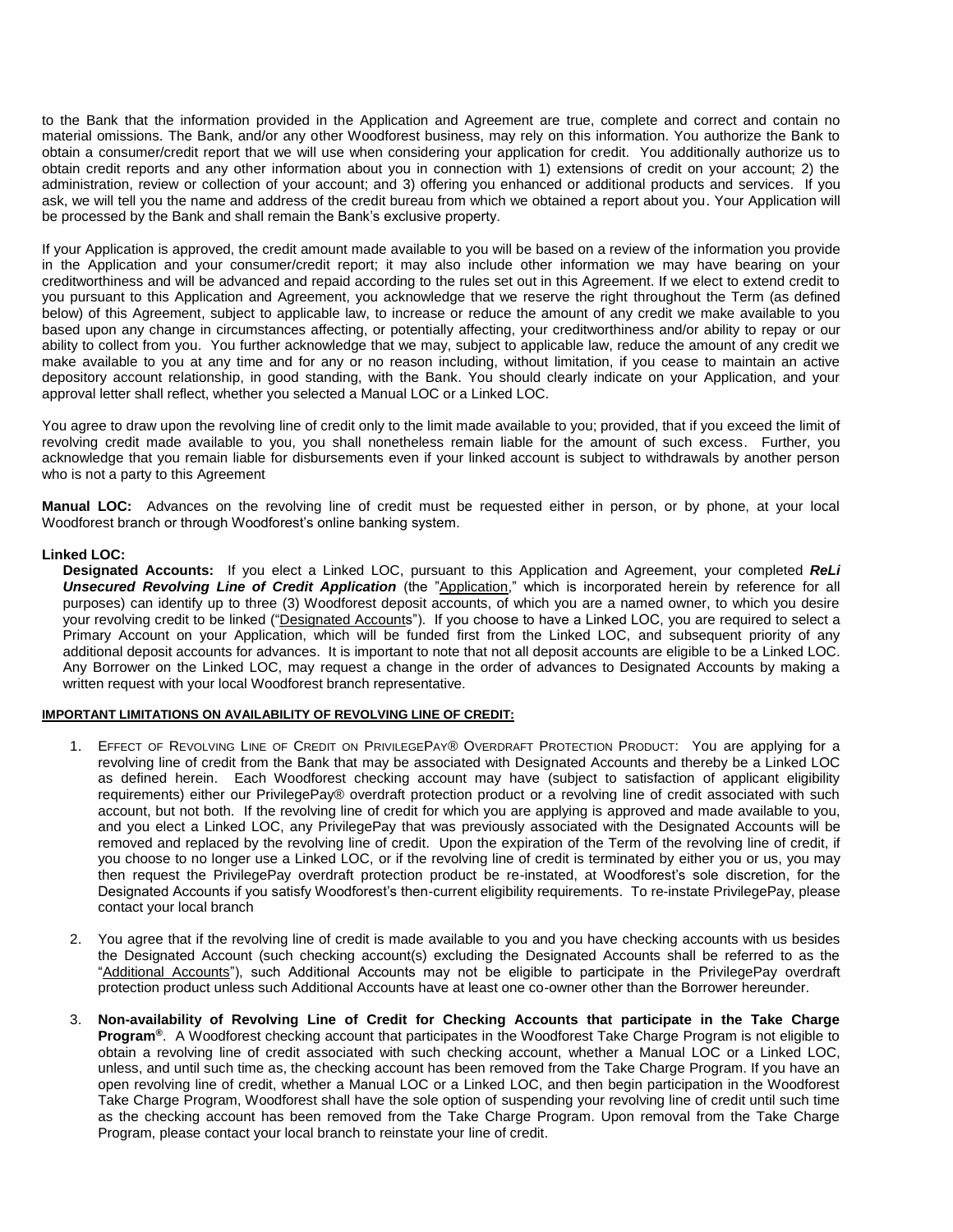**Promise to Pay:** You promise to pay the Bank the total of all credit advances made by us under the revolving line of credit, any FINANCE CHARGES, any applicable fees, together with all amounts, costs, and expenses for which you are responsible under this Agreement (all of the foregoing shall be collectively referred to as the "Indebtedness"). If there is more than one Borrower, each is jointly and severally liable under this Agreement for all Indebtedness. This means we can require any Borrower to pay all amounts due under this Agreement, including credit advances made to any Borrower, without first attempting to collect from any other Borrower. Each Borrower authorizes any other Borrower to request and receive credit advances and to do all other things necessary to carry out the terms of this Agreement without requiring the permission of the other Borrower. If we have to collect through probate, an attorney, bankruptcy or any other proceedings, or if we should have to sue, you agree to pay all of our attorney's fees assessed by a court and court costs.

## **Credit Advances:**

**Manual LOC:** In order to advance funds from your Manual LOC, you must request an advance either in person, or by phone, at your local Woodforest branch or through Woodforest's online banking system.

**Linked LOC:** In order to advance funds from your Linked LOC on Designated Accounts in excess of the available balance in the Designated Accounts, you may write a check, request an advance in person, or by phone, at your local Woodforest branch, initiate automated clearing house transactions from your Designated Accounts, use your Bank-issued debit card to perform transactions, or advance funds from your revolving line of credit to the Designated Accounts using Woodforest online banking system; provided, no credit advance will take place to cover funds automatically transferred from the Designated Accounts to another Woodforest account via Account Sweep (as defined below). We will use whatever balance you have in your Designated Accounts first and then we will advance funds into your Designated Accounts in the amount that you request or until we have covered the insufficient items or you have exhausted the amount of available credit in your revolving line of credit, whichever occurs first. Advances shall be made to Designated Accounts in the priority order you have selected.

**Order of Advances When Account Sweep is Present for Designated Accounts:** In the event the Designated Account has a Linked LOC with available funds sufficient to pay any item(s) being presented and Account Sweep has been established using funds from another eligible Woodforest account (the "Sweep Account"), available funds from the Sweep Account will advance first before any funds will be swept into the Designated Account from the Linked LOC. If the Sweep Account has insufficient available funds to cover all items being presented for payment, then the Account Sweep from the Sweep Account will occur first to cover the item(s), then any remaining available funds required to cover the item(s) will be advanced from the Linked LOC. For purposes hereof, "Account Sweep" refers generally to the Bank product that allows you to protect an account against overdraft and insufficient item fees by transferring available funds from another Bank account when needed.

**NOTICE: The revolving line of credit available funds, are not included or displayed in your Designated Account's available balance at ATM's, the Teller Line, Online Banking, our Telephone Banking System, or on Email Notifications. If you select a Linked LOC, your transactions completed using an ATM, at the Teller Line, and on Online Banking will be approved by taking into consideration your revolving line of credit's available funds at the time of said transactions.**

**Computing the Finance Charges:** The day an advance is added to your account, **FINANCE CHARGES** begin to accrue. Accordingly, no grace period exists. But, only the portion of your revolving line of credit that is actually advanced will be charged. This is the method by which **FINANCE CHARGES** will be computed. We figure the interest charge on your account by applying the periodic rate of .04381% for an ANNUAL PERCENTAGE RATE of 15.99% to the "daily balance" of your account for each day in the billing cycle. "Daily balance" is figured by taking the beginning balance each day of the credit portion of your account, adding any new advances, and subtracting any payments and/or credits.

**Monthly Statement:** You will receive a monthly statement that will reflect the activity in your revolving line of credit including minimum payment due and the due date for the current billing period.

Payments: Payments will be due on the date specified in the monthly statement. The initial payment will be due approximately 35 days from the Effective Date, as defined under "Term". Every month Indebtedness is outstanding, you will be responsible for a minimum monthly payment equal to the sum of (i) the greater of 1) \$25.00 or 2) 5% of your outstanding balance for the current billing period, plus (ii) accrued interest along with any and all past due amounts including any unpaid late payment fees previously assessed (the "Minimum Monthly Payment Amount").

#### **Manual LOC**

For a Manual LOC, you must make your payments either in person at your local Woodforest branch, by mail to Woodforest's address below or through Woodforest's online banking system. You may also designate a deposit account number, of which you are a named owner, for Woodforest to debit (referred to as an "Automatic Debit"). Woodforest will automatically debit the account on the payment due date for the Minimum Monthly Payment Amount unless payment has already been made for that billing period by one of the methods listed above. Please contact your local branch to establish an automatic debit payment.

**Linked LOC -** If you choose a Linked LOC, automatic payments are required and a payment schedule will be established upon loan approval. Payments will be attempted from each linked account, in the priority order you have selected. You hereby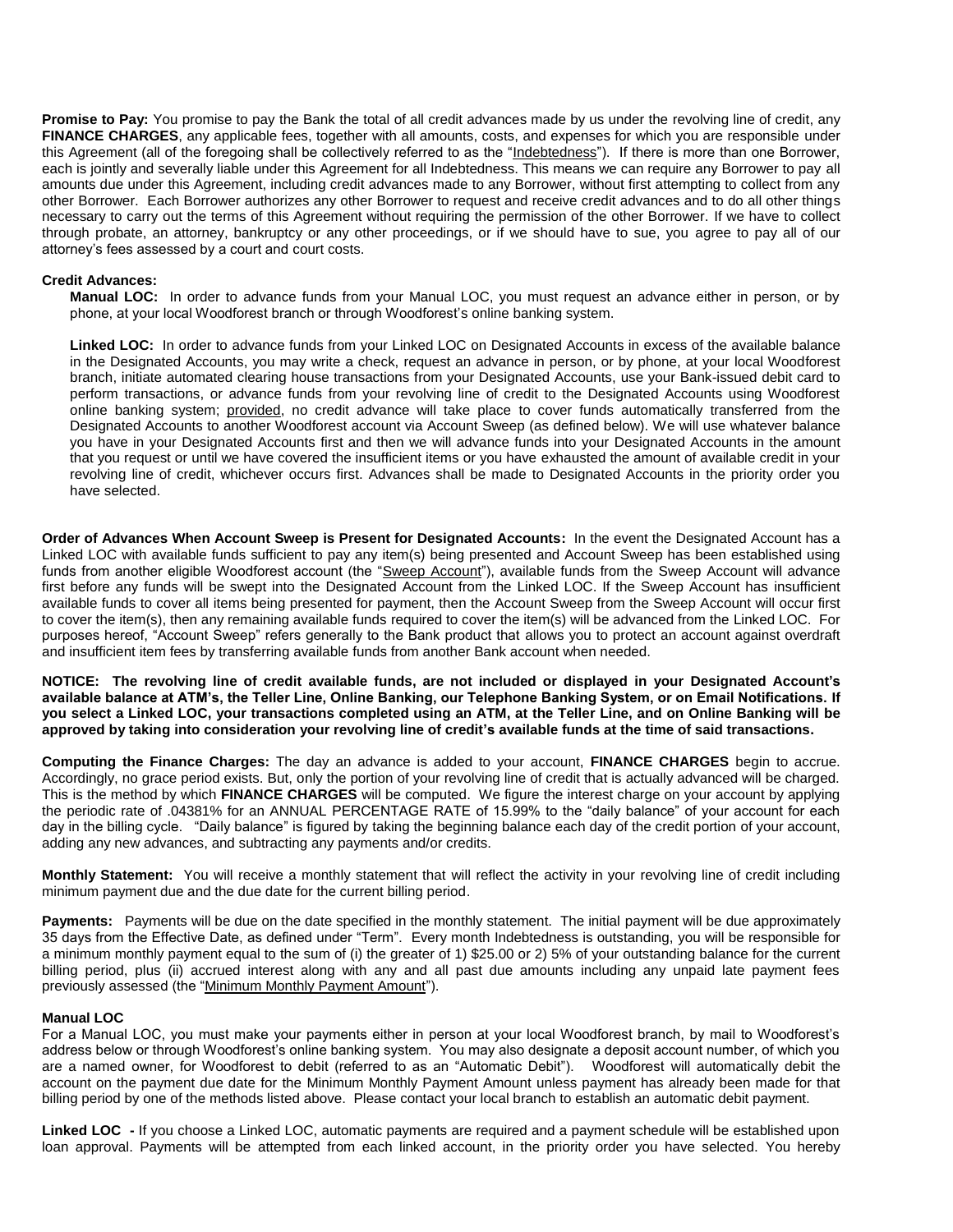authorize us to post (i) debits to the Designated Account(s) to satisfy the Minimum Monthly Payment (as defined above) and to correct clerical or administrative errors, and (ii) credits to the Designated Account if we deem it necessary.

Any payments not directly debited by the Bank should be made as follows:

| Mail your payment to:                                                       | <b>Other Acceptable Payment Methods:</b>           |
|-----------------------------------------------------------------------------|----------------------------------------------------|
| <b>Woodforest National Bank</b><br>P.O. Box 7889<br>The Woodlands, TX 77387 | Contact Woodforest Customer Care at (877) 968-7962 |
|                                                                             | Electronic Funds Transfer                          |
|                                                                             | Money Order                                        |
|                                                                             | Other Instruments in U.S. dollars                  |

**Late Payment Fees; Effect of Late Payment:** If we do not receive a payment from you for any given billing period in an amount at least equal to the Minimum Monthly Payment within ten (10) days (including Sundays and holidays) after the applicable payment due date (each a "Missed Payment"), you will be charged a late payment fee equal to the lesser of (i) five dollars (\$5.00), or (ii) five percent (5%) of the Minimum Monthly Payment that was not made or timely made. Such late payment fees will be assessed for each billing period during the Term in which a Missed Payment occurs. Notwithstanding anything in this Agreement to the contrary, upon the occurrence of a Missed Payment, you will no longer have the right to obtain credit advances under the revolving line of credit until you remit payment in full to us for such Missed Payment(s).

**Right of Offset:** To the extent permitted by applicable law, we reserve the right of offset in all of your accounts with us (whether checking, savings, or some other account but excluding IRAs or escrow accounts), including without limitation, all accounts you may open in the future.

**Term:** The revolving line of credit will begin as of the date we notify you that you have satisfied all of our eligibility and underwriting requirements and the revolving line of credit is made available to you (the "Effective Date"). Commencing on the Effective Date, you may obtain credit advances up to the amount of credit made available to you for a period of twenty-four (24) months, ending on the 21<sup>st</sup> day of the 24<sup>th</sup> month from the Effective Date, (the "Term"), unless this Agreement and/or the revolving line of credit is suspended or terminated by you or us prior to the expiration of the Term pursuant to the express terms hereof. Upon the expiration of the Term, you will no longer have the right to obtain credit advances under the revolving line of credit and you must repay all Indebtedness owing by you to us pursuant to the terms and conditions hereof.

**Suspension or Termination for Default:** If (i) you fail to comply with any term, condition, or provision of this Agreement, (ii) you do not make a payment when due or if we in good faith become doubtful of your ability to repay, (iii) any representation or statement made or furnished to the Bank by, or on behalf of, you under the Application and/or this Agreement is false or misleading in any material respect, either now or at the time made or furnished, (iv) you die, become insolvent, or file a petition in bankruptcy or similar proceedings or are adjudged bankrupt, (v) a receiver is appointed for you, your property or assets, (vi) this Agreement is terminated by us or you as expressly provided in this Agreement, or (vii) in the case of a Linked LOC, the Designated Account is, or becomes, subject to excessive monitoring or any offset(s), encumbrance(s), garnishment(s), and/or other lien(s) in favor of any person other than the Bank (each of the foregoing shall individually and collectively be referred to as a "Default"), then we may at any time thereafter either (in our sole and absolute discretion) (a) suspend your revolving line of credit (and its revolving features), or (b) terminate this Agreement and the revolving line of credit. If we elect to terminate this Agreement and your revolving line of credit, we may either (in our sole and absolute discretion) (a) require you to make monthly payments in an amount sufficient to repay all Indebtedness over a term to be determined by us, or (b) terminate the revolving line of credit, in which case the Indebtedness that you owe will be due immediately and payable in full. We may hire an attorney to help collect the Indebtedness subject of this Agreement if you do not pay when due, and you agree to pay all of our court costs and attorney's fees assessed by a court. Notwithstanding anything in this Agreement to the contrary but subject to applicable law, we may terminate this Agreement or revoke your right to use your revolving line of credit, along with your right to future advances, at any time and for any or no reason including, without limitation, if you cease to maintain an active depository account relationship, in good standing, with the Bank.

**Termination by you:** To terminate the revolving line of credit prior to the expiration of the Term, you must send a written request to Woodforest National Bank, P.O. Box 7889, The Woodlands, TX 77387-7889 or visit your local branch and request termination in person. Despite termination, your obligations under this Agreement will remain in force and effect until you have paid us all amounts due under this Agreement. Notwithstanding the foregoing, any request by you to terminate this Agreement or the revolving line of credit will be effective only after we have had a reasonable opportunity to act on such request. Once terminated, you will be required to make payments under the terms of this Agreement.

**Effect of Termination:** The termination of this Agreement, whether initiated by us or you, will not affect any of our rights or your obligations under this Agreement, including without limitation, your obligation to repay any amounts you owe us according to the terms of this Agreement, and any amendments made to this Agreement, which have arisen before the effective date of the termination of this Agreement, even if we allow an advance to be processed or posted with your Designated Account after this Agreement has been terminated.

**Changes to this Agreement:** You agree that we may, in our sole discretion from time to time but subject to applicable law, change any of the terms, conditions, and/or provisions of, or add new terms, conditions, or provisions to, this Agreement relating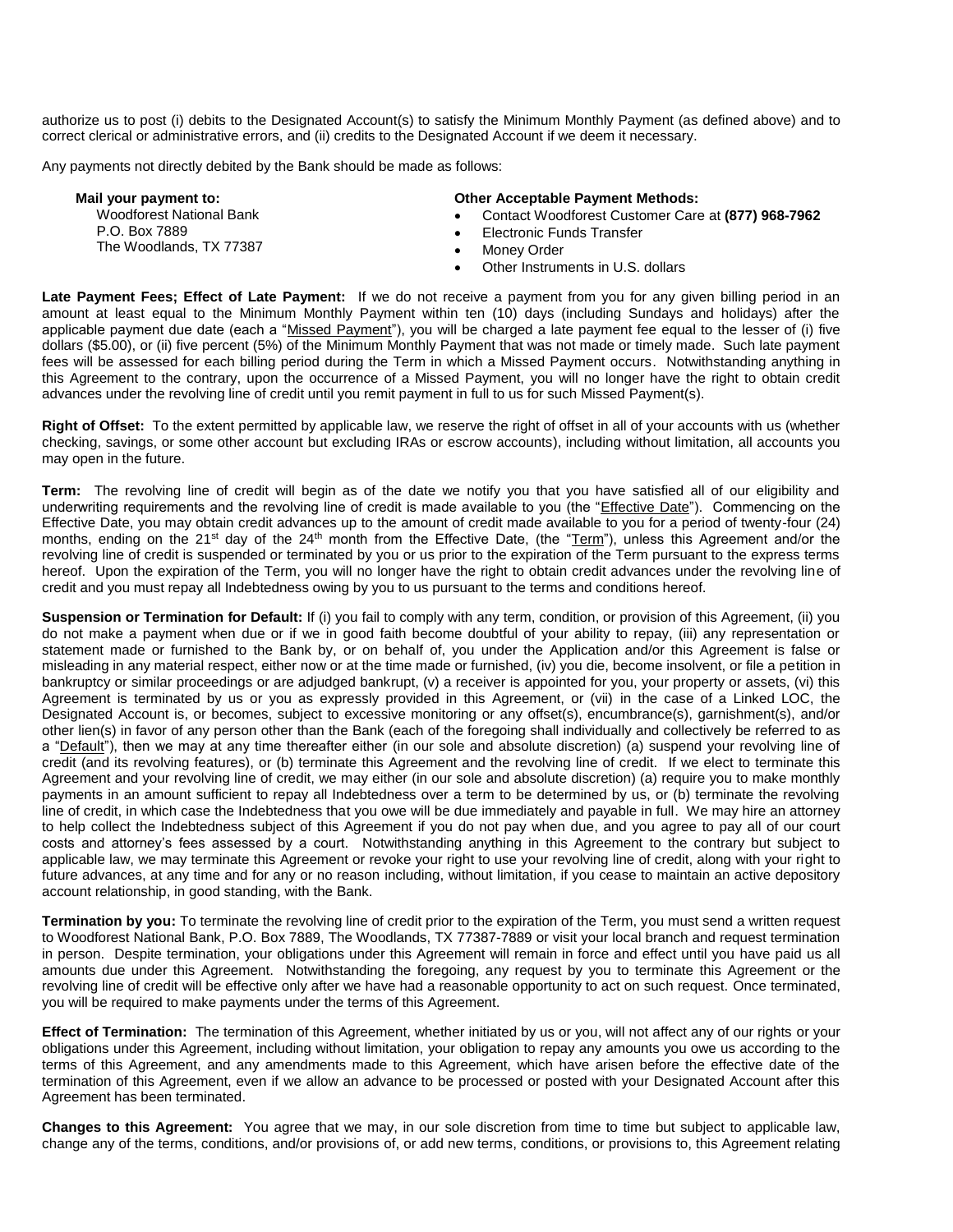to your revolving line of credit (including, without limitation, increasing any rate of **FINANCE CHARGE**, increasing or adding fees or charges (including annual fees), changing the method of computing balances subject to **FINANCE CHARGE**, changing your credit limit or changing the date upon which any **FINANCE CHARGES** begin to accrue) by giving notice to you in accordance with applicable law including in accordance with Section 303.103 of the Texas Finance Code. Subject to applicable law, any such changes will apply to your outstanding balance of the revolving line of credit on the effective date of the change and to any future balances created after that date. You will be deemed to accept all such changes accompanying the notice if you do not send us a notice to the contrary in a timely manner. In the event that you reject any changes to this Agreement, we may terminate this Agreement and your ability to make advances from the revolving line of credit and you will be obligated to repay us all Indebtedness as provided herein. No change to any term of this Agreement will affect your obligation to pay all Indebtedness owing under this Agreement.

Any Borrower on the Manual or Linked LOC, may request certain changes in the operation of this Manual or Linked LOC, including change in order of advances, re-instatement of PrivilegePay, re-instatement of LOC after removal from the Take Charge Program, change between Manual and Linked LOC, or establishment of an automatic debit payment by requesting such change in writing at any Woodforest branch convenient for you.

**Waiver of Rights:** Except as may be prohibited by law or regulation, you agree to waive any right you may have for us to: act promptly in bringing any action(s) against you (known as diligence); demand payments of amounts due (known as presentment); notify you of the acceleration of any Indebtedness by us; obtain an official certification of non-payment (known as protest); and to give notice that amounts due will not be paid (known as notice of dishonor or notice of default and non-payment).

**Waiver of Jury Trial:** You waive a trial by jury of any or all issues arising in any action or proceeding between the parties hereto or their successors arising from or relating to this Agreement or any of its provisions.

**Delay in Enforcement:** Subject to applicable law, we may at any time and in our sole discretion delay or waive enforcing any of our rights or remedies under this Agreement or under applicable law without losing any of those or any other rights or remedies. Even if we do not enforce our rights or remedies at any one time, we may enforce them at a later date. For example, we may accept late payments or payments that are marked "payment in full" or with other restrictive endorsements without losing any of our rights under this Agreement.

Severability: If any provision of this Agreement is deemed to be void or unenforceable by a court of competent jurisdiction, any governmental agency, or an arbitrator, that provision will continue to be enforceable to the extent permitted by that court, agency, or arbitrator, and the remainder of that provision will no longer be considered as part of this Agreement. All other provisions of this Agreement will, however, remain in full force and effect.

**Governing Law:** This Agreement is entered into between you and us in the State of Texas, and your revolving line of credit and this Agreement, and any claim, dispute or controversy arising from or relating to your revolving line of credit or this Agreement, whether based in contract, tort, fraud or otherwise, is governed by, and construed in accordance with, the laws of the State of Texas and applicable federal laws and regulations, without regard to Texas' conflict of laws principles or your place of residence. The legality, enforceability and interpretation of this Agreement and the amounts contracted for under the Agreement also are governed by Texas law, specifically Chapter 346 of the Texas Finance Code, and all amounts granted under this Agreement are extended from the State of Texas.

**IT IS NOT THE INTENTION OF THE PARTIES THAT ANYTHING IN THIS AGREEMENT SHOULD RESULT IN THE ASSESSMENT OF INTEREST, FEES OR CHARGES IN EXCESS OF THOSE PERMITTED BY APPLICABLE LAW. IF ANY INTEREST, FEE OR CHARGE ASSESSED UNDER THIS AGREEMENT IS FINALLY DETERMINED TO BE IN EXCESS OF THAT PERMITTED BY APPLICABLE LAW, THE EXCESS AMOUNT WILL BE APPLIED TO REDUCE THE OUTSTANDING BALANCE IN YOUR ACCOUNT OR, IF THERE IS NO OUTSTANDING BALANCE, WILL BE REFUNDED TO YOU.** Under no circumstances (and notwithstanding anything in this Agreement to the contrary) shall the interest charged, collected, or contracted for in connection with the loan evidenced hereby exceed the Maximum Rate (as defined herein). The term "Maximum Rate" shall mean the maximum rate of interest which maybe contracted for, charged, taken, received or reserved by Bank in accordance with the applicable laws of the State of Texas (or applicable United States federal law to the extent that such law permits Bank to contract for, charge, take, receive or reserve a greater amount of interest than under Texas law), taking into account all Charges (as defined below) made in connection with the loan evidenced by this Agreement. The interest rate under this Agreement has been implemented under the "Weekly Ceiling" as referred to in Sections 303.002 and 303.003 of the Texas Finance Code. As used hereunder, the term "Charges" shall mean all fees, charges and/or any other things of value, if any, contracted for, charged, taken, received or reserved by Bank in connection with the transactions relating to this revolving line of credit, the Agreement, and any related documentation that evidences or comprises the loan subject of this Agreement, which are treated as interest under applicable law. Borrower does not agree or intend to pay, and Bank does not intend to contract for, charge, collect, take, reserve or receive, any amount in the nature of interest or in the nature of a fee for the loan evidenced by this Agreement, which would in any way or event (including demand, prepayment, or acceleration) cause Bank to contract for, charge, collect, take, reserve or receive more than the maximum Bank would be permitted to contract for, charge, collect, take, reserve or receive by federal law or the law of the State of Texas (as applicable). All sums paid or agreed to be paid to Bank for the use, forbearance or detention of sums due hereunder shall, to the extent permitted by applicable law, be amortized, prorated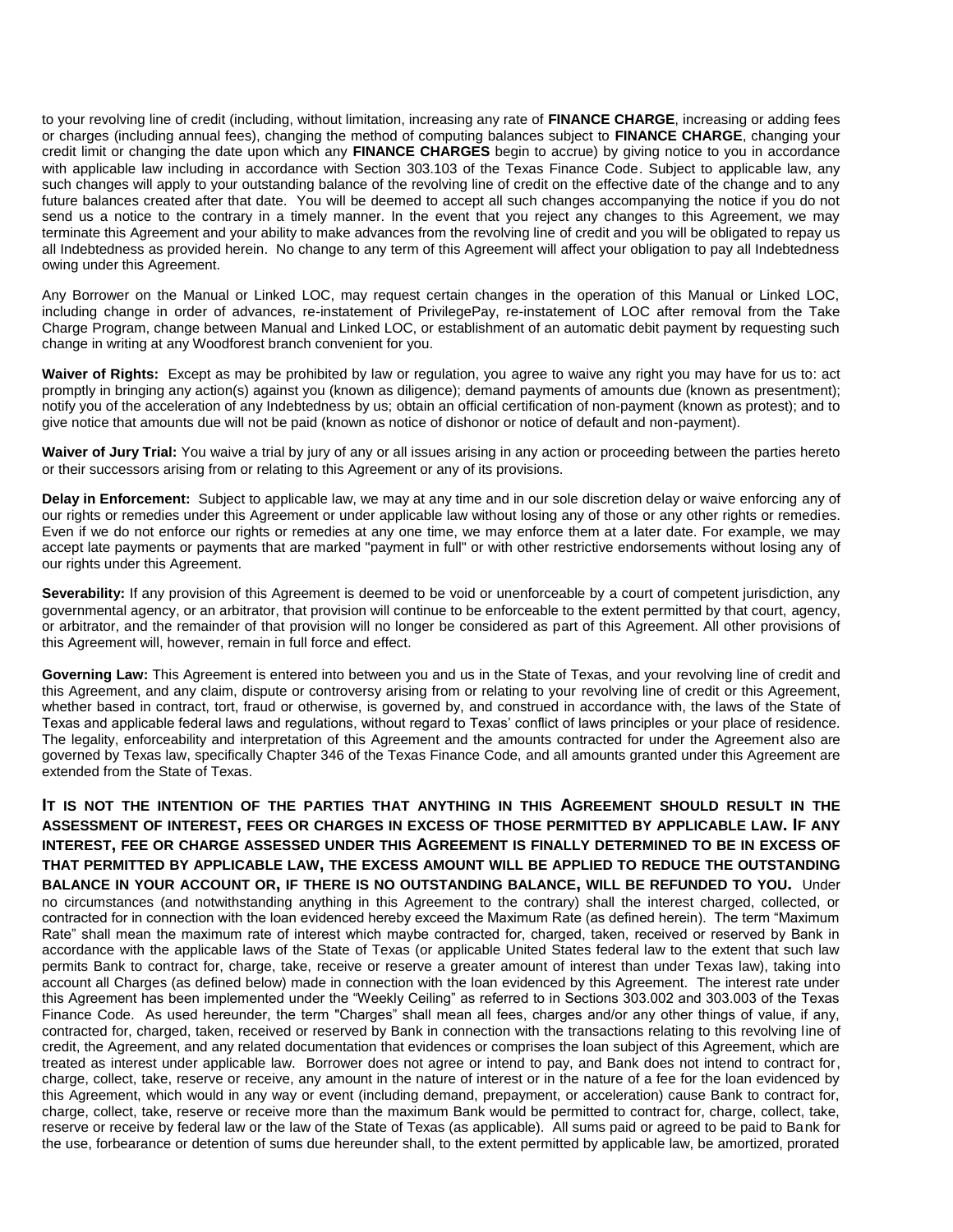allocated and spread throughout the full Term of the loan evidenced by this Agreement until payment in full so that the rate or amount of interest on account of the loan evidenced hereby does not exceed the applicable usury ceiling.

**Entire Agreement:** You acknowledge that this Agreement (including the Application and any written approval notification we provide to you in which we disclose the amount of credit we agree to extend to you), as expressly amended by us in writing from time to time, is the entire agreement between you and us relating to the revolving line of credit and the subject matter hereof and supersedes, and may not be contradicted by, evidence of any prior or contemporaneous written or oral communications and understandings between you and us concerning this Agreement or the revolving line of credit, except pursuant to such written amendments to the Agreement issued by us from time to time. **You agree to accept an electronic duplicate or digital image of the Application and this Agreement as a true and correct original and admissible as best evidence to the extent permitted by applicable law, or a court or arbitrator with proper jurisdiction. You hereby waive any and all rights to claim, for any and all purposes whatsoever, that electronic copies or imaged copies of Application and this Agreement are not originals thereof.** Notwithstanding the foregoing, you acknowledge that except as provided herein, nothing in this Agreement is intended to supersede, amend, replace, or contradict any terms, conditions, and/or provisions applicable to (i) the Designated Account, or (ii) any other written agreement between you and us, whether now existing or hereafter arising.

#### NOTICE OF NO ORAL AGREEMENTS. THIS WRITTEN LOAN AGREEMENT REPRESENTS THE FINAL AGREEMENT BETWEEN **THE PARTIES AND MAY NOT BE CONTRADICTED BY EVIDENCE OF PRIOR, CONTEMPORANEOUS OR SUBSEQUENT ORAL AGREEMENTS OF THE PARTIES. THERE ARE NO UNWRITTEN ORAL AGREEMENTS BETWEEN THE PARTIES.**

**E-Delivery and Counterparts:** You agree that manually signed copy of this Agreement delivered by facsimile, e-mail, or other means of electronic transmission shall have the same legal effect as delivery of an original signed copy of this Agreement. You agree that this Agreement may be executed in one or more counterparts, each of which will be deemed to be an original copy of this Agreement and all of which, when taken together, will be deemed to constitute one and the same Agreement.

**Miscellaneous:** You may not sell, assign or transfer any rights and/or obligations under the revolving line of credit, or any of your rights and/or obligations under this Agreement, and any such action by you shall be void *ab initio*. We may, however, sell, assign or transfer your account, the revolving line of credit, this Agreement, and/or any balance due thereunder, and our rights and obligations under this Agreement to another bank, company, or person without prior notice to, or consent by, you, which notice or consent is hereby waived. That transferee or assignee will take our place in this Agreement.

## **ARBITRATION PROVISION**

**Arbitration:** As used solely in this provision (Arbitration), the terms "we" and "us" will for all purposes mean the Bank and its successors and assigns, and their respective independent contractors, agents, employees, directors, officers, and representatives.

You and we each agree that any Claim (as defined below) that you or we elect to be arbitrated through binding arbitration under this provision will be arbitrated instead of litigated in court under the circumstances and procedures set forth below, even if a lawsuit has already been initiated with respect to that Claim or a related or different Claim. The term "Claim" (a) means any claim, dispute or controversy between you and us arising from or relating to the revolving line of credit, the Indebtedness, this Agreement, any prior related agreement that you may have had with us, and the validity, enforceability or scope of this provision, and (b) includes claims of every kind and nature, including but not limited to initial claims, counterclaims, crossclaims and third-party claims and claims based upon contract, tort, fraud and other intentional torts, statute, common law and equity. The term Claim is to be given the broadest possible meaning and includes, by way of example and without limitation, any claim, dispute or controversy that arises from or relates to (i) the revolving line of credit subject of the Agreement or any prior agreement or any balances on the revolving line of credit, (ii) advertisements, promotions or oral or written statements related to the revolving line of credit or the terms of financing and (iii) your use of the revolving line of credit.

Upon the election by you or us of arbitration, any Claim(s) will be resolved pursuant to this arbitration provision and the applicable consumer rules and procedures (collectively, the "Rules and Procedures") of the American Arbitration Association ("AAA"), who shall serve as the arbitration administrator, in effect at the time the Claim(s) is/are filed. If for any reason the AAA is unable or unwilling, or ceases, to serve as arbitration administrator, another nationally recognized arbitration organization utilizing similar rules and procedures will be substituted by us. With respect to any Claims covered by this provision for which neither party has elected arbitration for a particular Claim, a party who has asserted a Claim in a lawsuit in court may still elect arbitration with respect to any Claim subsequently asserted in that lawsuit by any other party or parties. You may obtain copies of the current rules, forms, and instructions for initiating an arbitration with the AAA by contacting the AAA as follows: on the web at www.adr.org or by writing to AAA at 1633 Broadway, 10th Floor, New York, NY 10019. This provision expressly delegates all decisions regarding the enforceability (including, but not limited to, challenges based on unconscionability, public policy, vindication of rights, or otherwise) to the arbitrator.

IF ARBITRATION IS CHOSEN BY ANY PARTY WITH RESPECT TO ANY CLAIM, NEITHER YOU NOR WE WILL HAVE THE RIGHT TO LITIGATE THAT CLAIM IN COURT OR HAVE A JURY TRIAL ON THAT CLAIM, OR TO ENGAGE IN PRE-ARBITRATION DISCOVERY EXCEPT AS PROVIDED FOR IN THE RULES AND PROCEDURES OF THE AAA. **FURTHER,**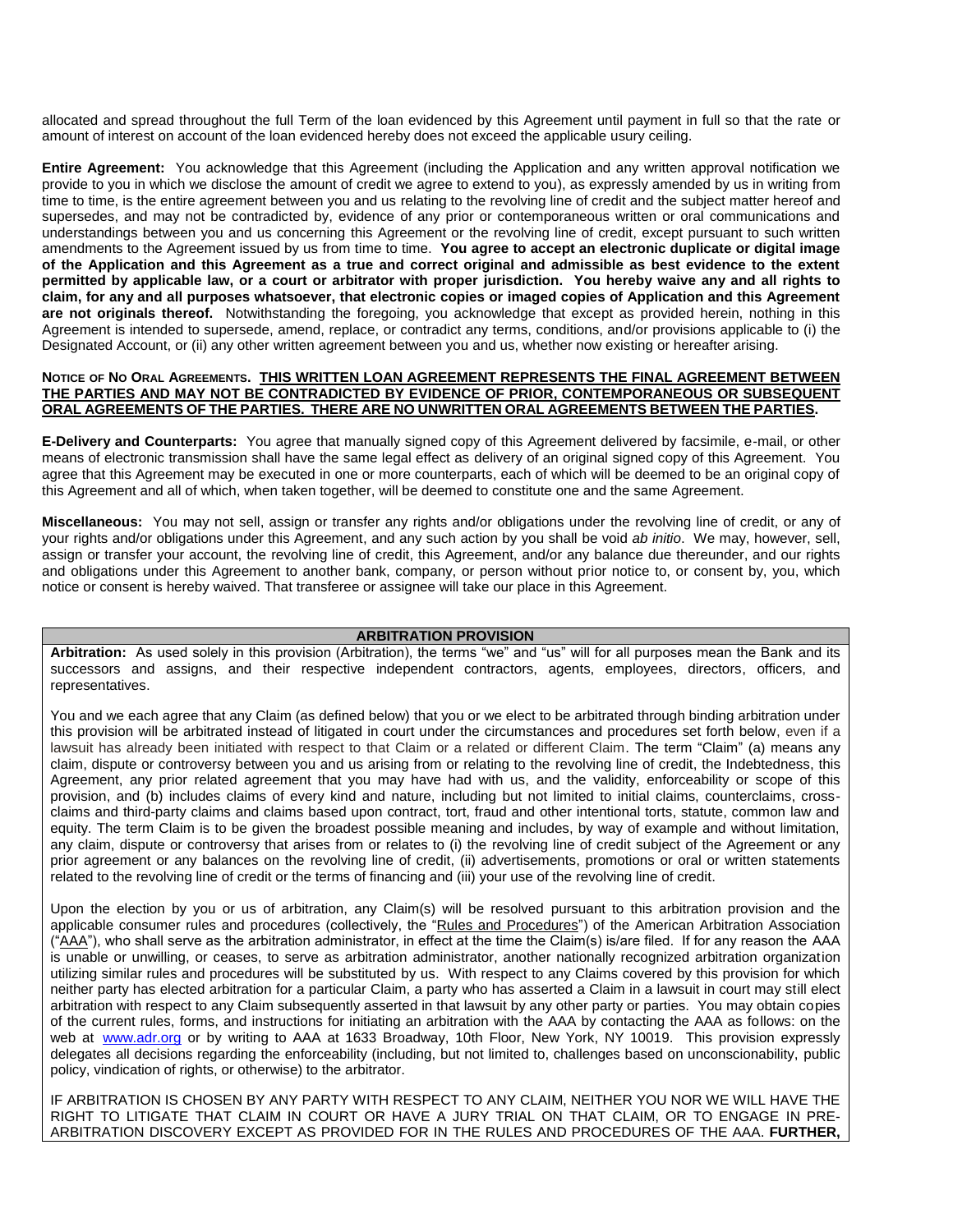**YOU WILL NOT HAVE THE RIGHT TO PARTICIPATE AS A REPRESENTATIVE OR MEMBER OF ANY CLASS OF CLAIMANTS PERTAINING TO ANY CLAIM SUBJECT TO ARBITRATION.** EXCEPT AS SET FORTH BELOW, THE ARBITRATOR'S DECISION WILL BE FINAL AND BINDING. NOTE THAT OTHER RIGHTS THAT YOU WOULD HAVE IF YOU WENT TO COURT MAY ALSO NOT BE AVAILABLE IN ARBITRATION.

Notwithstanding anything in this Agreement to the contrary, you and we agree not to invoke the right to arbitrate any Claims you or we bring in small claims court or an equivalent court so long as such Claim(s) is/are pending only in that court and brought and maintained only on an individual basis by you or us. Moreover, this arbitration provision does not limit or constrain our right to interplead funds in the event of claims by several parties.

**There will be no authority for any Claims to be arbitrated on a class action basis.** Any arbitration hearing that you attend will take place in the county or federal judicial district in which you reside, or by telephone, or at such other reasonably convenient location as agreed by the parties. At your written request, we will temporarily advance up to \$500 towards the filing, administrative and/or hearing fees for any Claim that you may file against us after you have paid an amount equivalent to the fee, if any, for filing such a Claim in state or federal court (whichever is less) in the judicial district in which you reside. At the conclusion of the arbitration, the arbitrator will decide who will ultimately be responsible for paying the filing, administrative and/or hearing fees in connection with the arbitration. Furthermore, at the conclusion of the arbitration, the prevailing party shall recover its reasonable attorney's fees, costs and expert witness fees from the non-prevailing party; provided, that in the event that we are the prevailing party, we agree not to seek such an award or claim such fees unless (i) the substance of your Claims or the relief sought by you is deemed by the arbitrator to be frivolous or brought for an improper purpose (as measured by the standards set forth in Federal Rule of Civil Procedure 11(b)), and/or (ii) the aggregate amount of your Claims in the arbitration exceeded \$75,000.00.

This provision is made pursuant to a transaction involving interstate commerce and will be governed by the Federal Arbitration Act ("FAA"), 9 U.S.C. §§ 1 et seq., as amended. The arbitrator will apply applicable substantive law consistent with the FAA and applicable statutes of limitations and will honor claims of privilege recognized at law. The arbitrator shall be empowered to grant whatever relief would be available in court under law or in equity. Judgment upon the award rendered by the arbitrator may be entered in any court having jurisdiction. The arbitrator's decision will be final and binding, except for any right of appeal provided by the FAA and except that, if the amount in controversy exceeds \$100,000, any party can appeal the award to a three-arbitrator panel administered by the AAA, which will reconsider *de novo* any aspect of the initial award requested by the appealing party. The decision of the panel will be by majority vote. The costs of such an appeal will be borne by the appealing party regardless of the outcome of the appeal.

This provision will survive termination of the revolving line of credit and/or this Agreement, as well as the repayment of all outstanding amounts incurred in connection with this Agreement. If any portion of this provision is deemed invalid or unenforceable under any law or statute consistent with the FAA, it will not invalidate the remaining portions of this arbitration provision or the Agreement; provided, however, if the limitations on class actions are struck in a proceeding brought on a class basis, without impairing the right to appeal such decision, this entire arbitration provision (other than this proviso) shall be null and void in such proceeding. In the event of a conflict or inconsistency between the Rules and Procedures of the AAA and this arbitration provision, this provision will govern. If a third party seeks to, or a court allows a third party to, represent either party on a class basis with respect to any Claims, either party shall continue to have the right to enforce individual arbitration of those Claims under this Agreement.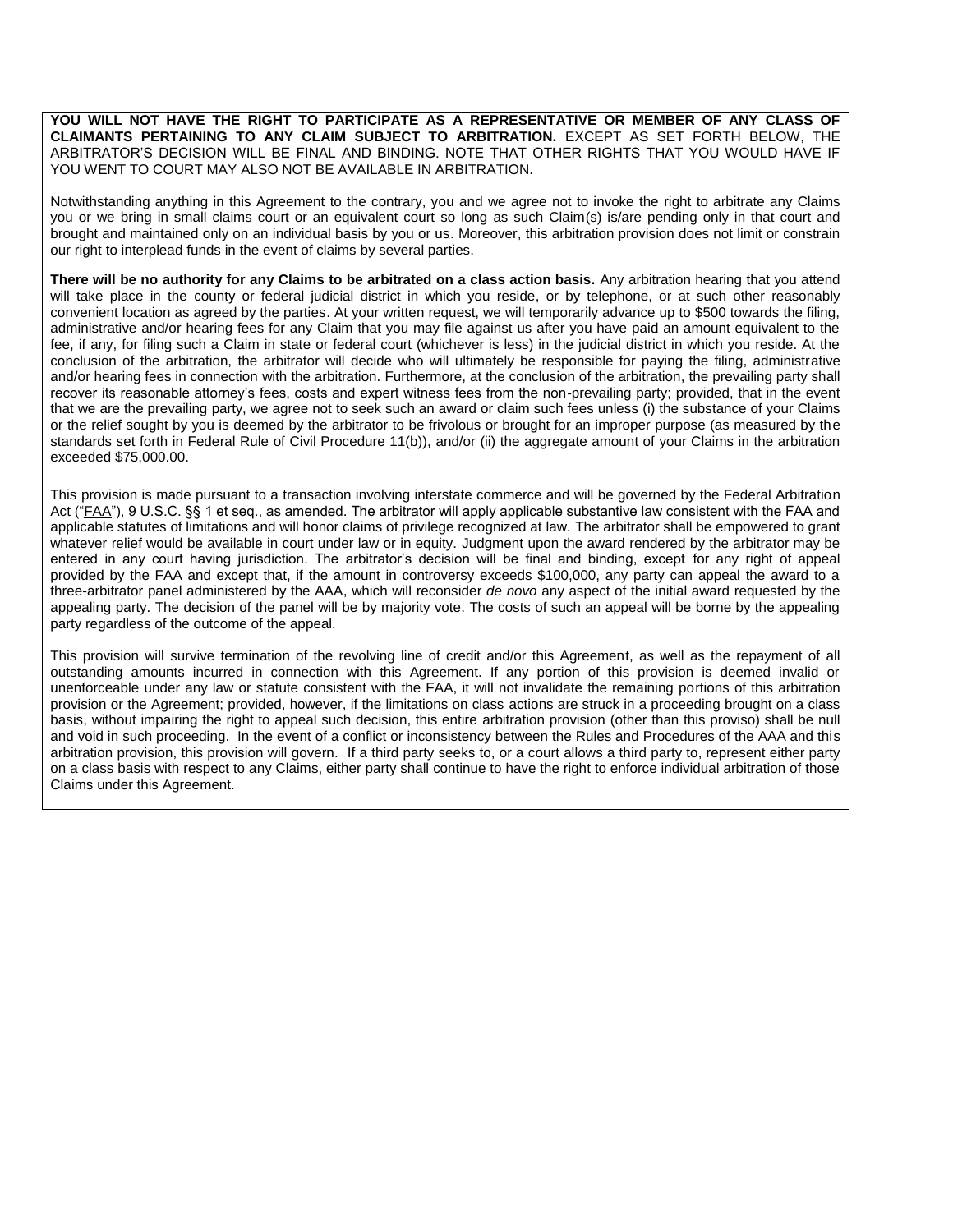## *BILLING ERROR RIGHTS*

## *Your Billing Rights:*

## **Keep This Document For Future Use**

This notice tells you about your rights and our responsibilities under the Fair Credit Billing Act.

## *What To Do If You Find A Mistake On Your Statement*

If you think there is an error on your statement, write to us at: WOODFOREST NATIONAL BANK Loan Operations P.O. BOX 7889 The Woodlands, TX 77387-7889

In your letter, give us the following information:

• *Account information:* Your name and account number.

• *Dollar amount:* The dollar amount of the suspected error.

• *Description of problem:* If you think there is an error on your bill, describe what you believe is wrong and why you believe it is a mistake.

You must contact us:

• Within 60 days after the error appeared on your statement.

• At least 3 business days before an automated payment is scheduled, if you want to stop payment on the amount you think is wrong.

You must notify us of any potential errors *in writing*. You may call us, but if you do we are not required to investigate any potential errors and you may have to pay the amount in question.

## *What Will Happen After We Receive Your Letter*

When we receive your letter, we must do two things:

1. Within 30 days of receiving your letter, we must tell you that we received your letter. We will also tell you if we have already corrected the error.

2. Within 90 days of receiving your letter, we must either correct the error or explain to you why we believe the bill is correct.

While we investigate whether or not there has been an error:

- We cannot try to collect the amount in question, or report you as delinquent on that amount.
- The charge in question may remain on your statement, and we may continue to charge you interest on that amount.
- While you do not have to pay the amount in question, you are responsible for the remainder of your balance.
- We can apply any unpaid amount against your credit limit.

After we finish our investigation, one of two things will happen:

• *If we made a mistake:* You will not have to pay the amount in question or any interest or other fees related to that amount.

• *If we do not believe there was a mistake:* You will have to pay the amount in question, along with applicable interest and fees. We will send you a statement of the amount you owe and the date payment is due. We may then report you as delinquent if you do not pay the amount we think you owe.

If you receive our explanation but still believe your bill is wrong, you must write to us within *10 days* telling us that you still refuse to pay. If you do so, we cannot report you as delinquent without also reporting that you are questioning your bill. We must tell you the name of anyone to whom we reported you as delinquent, and we must let those organizations know when the matter has been settled between us.

If we do not follow all of the rules above, you do not have to pay the first \$50 of the amount you question even if your bill is correct.

## **Ohio Equal Credit Opportunity Notice: (Ohio Only)**

The Ohio law against discrimination requires that all creditors make credit equally available to all creditworthy customers, and that credit reporting agencies maintain separate credit histories on each individual request. The Ohio Civil Rights Commission administers compliance with this law.

**New York Residents (Only):** Borrower understands and agrees that Lender may obtain a consumer credit report in connection